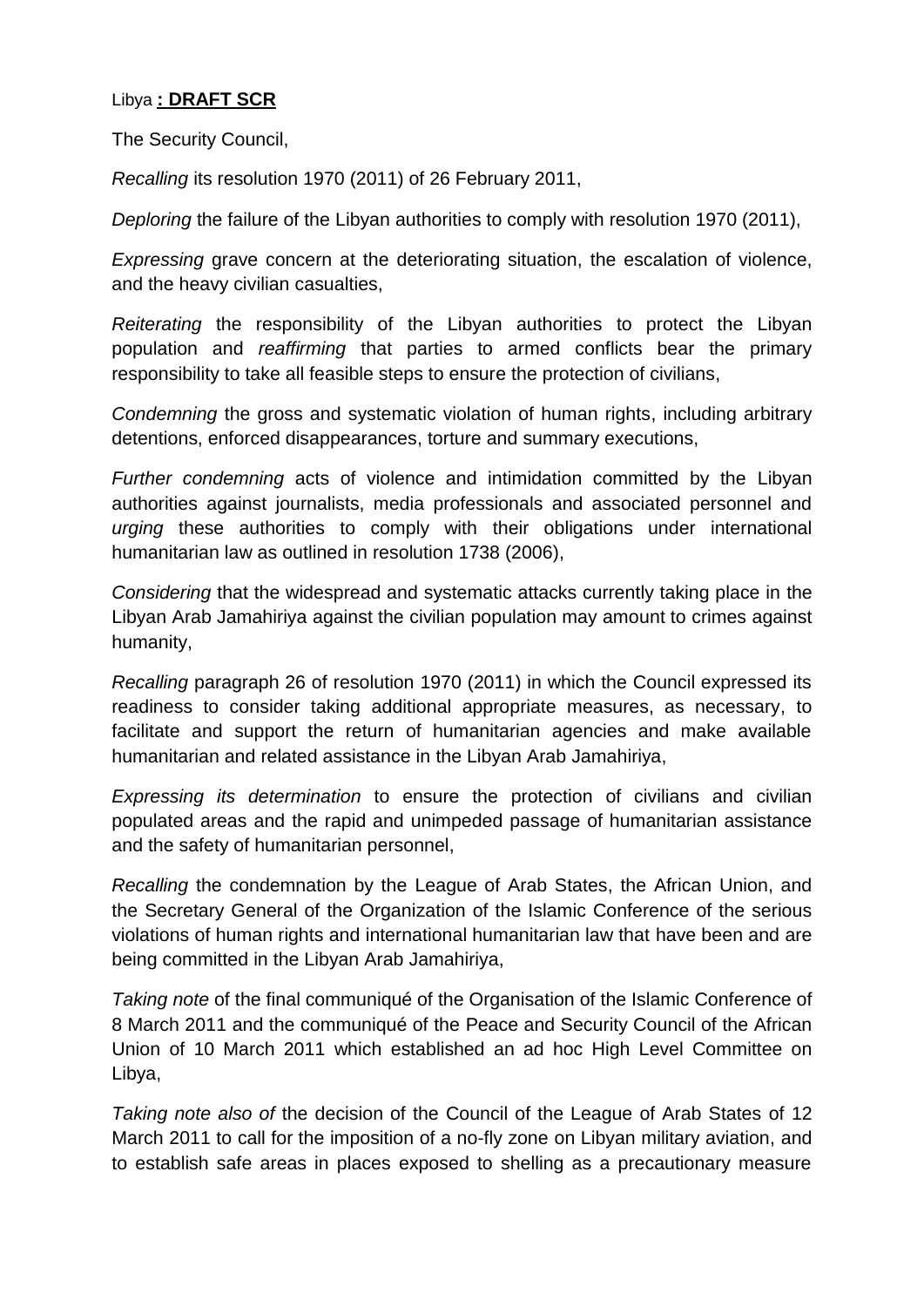that allows the protection of the Libyan people and foreign nationals residing in the Libyan Arab Jamahiriya,

*Taking note further* of the Secretary-General's call on 16 March 2011 for an immediate cease-fire,

*Recalling* its decision to refer the situation in the Libyan Arab Jamahiriya since 15 February 2011 to the Prosecutor of the International Criminal Court, and *stressing* that those responsible for or complicit in attacks targeting the civilian population, including aerial and naval attacks, must be held to account,

*Reiterating its concern* at the plight of refugees and foreign workers forced to flee the violence in the Libyan Arab Jamahiriya, *welcoming* the response of neighbouring States, in particular Tunisia and Egypt, to address the needs of those refugees and foreign workers, and *calling on* the international community to support those efforts,

*Deploring* the continuing use of mercenaries by the Libyan authorities,

*Considering* that the establishment of a ban of all flights in the airspace of the Libyan Arab Jamahiriya constitutes an important element for the protection of civilians as well as the safety of the delivery of humanitarian assistance and a decisive step for the cessation of hostilities in Libya,

*Expressing concern* also for the safety of foreign nationals and their rights in the Libyan Arab Jamahiriya,

*Welcoming* the appointment by the Secretary General of his Special Envoy to Libya, Mr Abdel-Elah Mohamed Al-Khatib and supporting his efforts to find a sustainable and peaceful solution to the crisis in the Libyan Arab Jamahiriya,

*Reaffirming* its strong commitment to the sovereignty, independence, territorial integrity and national unity of the Libyan Arab Jamahiriya,

*Determining* that the situation in the Libyan Arab Jamahiriya continues to constitute a threat to international peace and security,

*Acting* under Chapter VII of the Charter of the United Nations,

1. *Demands* the immediate establishment of a cease-fire and a complete end to violence and all attacks against, and abuses of, civilians;

2. *Stresses* the need to intensify efforts to find a solution to the crisis which responds to the legitimate demands of the Libyan people and *notes* the decisions of the Secretary-General to send his Special Envoy to Libya and of the Peace and Security Council of the African Union to send its ad hoc High Level Committee to Libya with the aim of facilitating dialogue to lead to the political reforms necessary to find a peaceful and sustainable solution;

3. *Demands* that the Libyan authorities comply with their obligations under international law, including international humanitarian law, human rights and refugee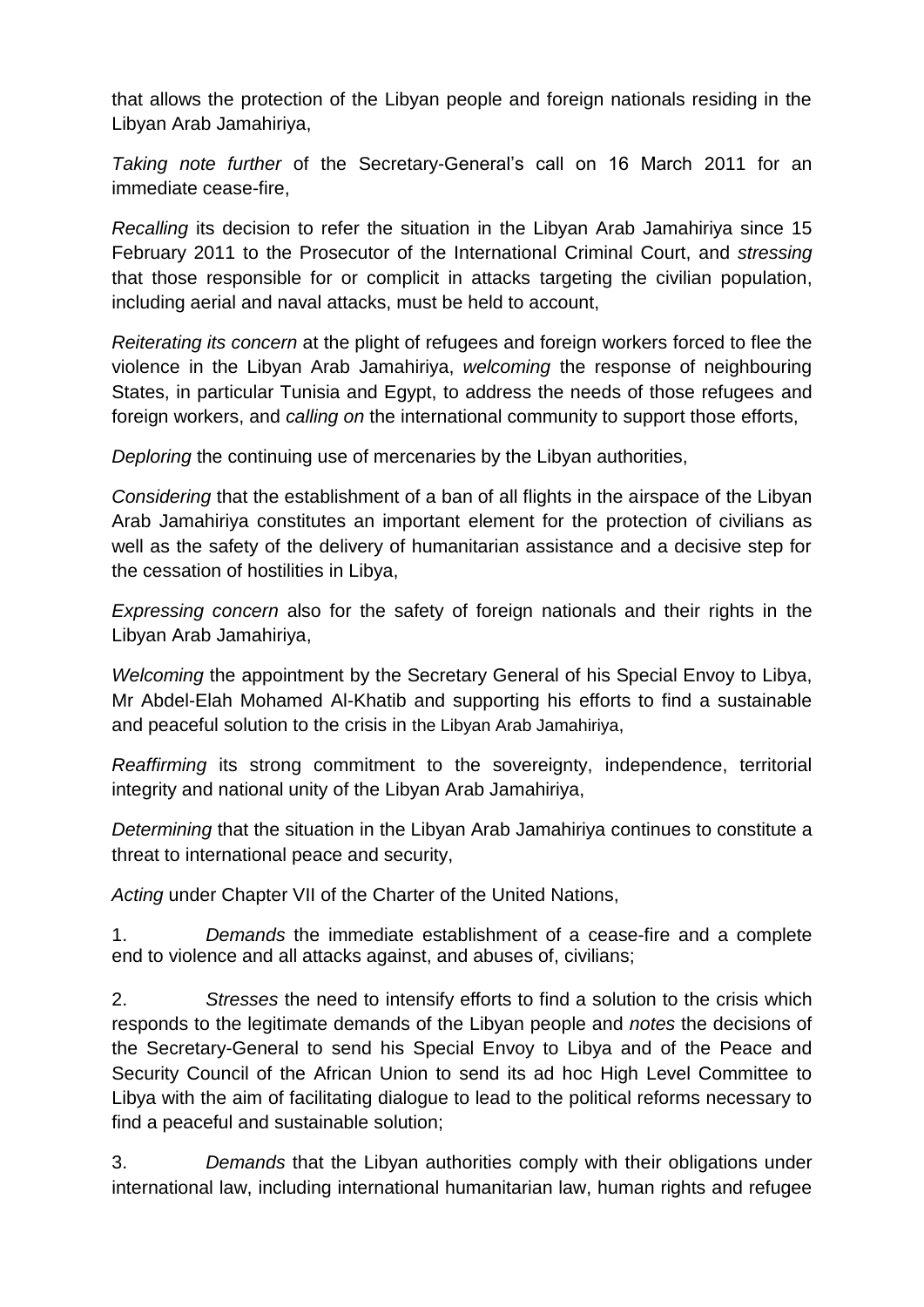law and take all measures to protect civilians and meet their basic needs, and to ensure the rapid and unimpeded passage of humanitarian assistance;

## **Protection of civilians**

4. *Authorizes* Member States that have notified the Secretary-General, acting nationally or through regional organizations or arrangements, and acting in cooperation with the Secretary-General, to take all necessary measures, notwithstanding paragraph 9 of resolution 1970 (2011), to protect civilians and civilian populated areas under threat of attack in the Libyan Arab Jamahiriya, including Benghazi, while excluding a foreign occupation force of any form on any part of Libyan territory, and *requests* the Member States concerned to inform the Secretary-General immediately of the measures they take pursuant to the authorization conferred by this paragraph which shall be immediately reported to the Security Council;

5. *Recognizes* the important role of the League of Arab States in matters relating to the maintenance of international peace and security in the region and bearing in mind Chapter VIII of the Charter of the United Nations, requests the Member States of the League of Arab States to cooperate with other Member States in the implementation of paragraph 4;

# **No Fly Zone**

6. *Decides* to establish a ban on all flights in the airspace of the Libyan Arab Jamahiriya in order to help protect civilians;

7. *Decides further* that the ban imposed by paragraph 6 shall not apply to flights whose sole purpose is humanitarian, such as delivering or facilitating the delivery of assistance, including medical supplies, food, humanitarian workers and related assistance, or evacuating foreign nationals from the Libyan Arab Jamahiriya, nor shall it apply to flights authorised by paragraphs 4 or 8, nor other flights which are deemed necessary by States acting under the authorisation conferred in paragraph 8 to be for the benefit of the Libyan people, and that these flights shall be coordinated with any mechanism established in paragraph 8;

*8. Authorizes* Member States that have notified the Secretary-General and the Secretary-General of the League of Arab States, acting nationally or through regional organizations or arrangements, to take all necessary measures to enforce compliance with the ban on flights imposed by paragraph 6 above, and *requests* the States concerned in cooperation with the League of Arab States to coordinate closely with the Secretary General on the measures they are taking to implement this ban, including by establishing an appropriate mechanism for implementing the provisions of paragraphs 6 and 7 above,

9. *Calls upon* all Member States, acting nationally or through regional organizations or arrangements, to provide assistance, including any necessary overflight approvals, for the purposes of implementing paragraphs 4, 6, 7 and 8 above;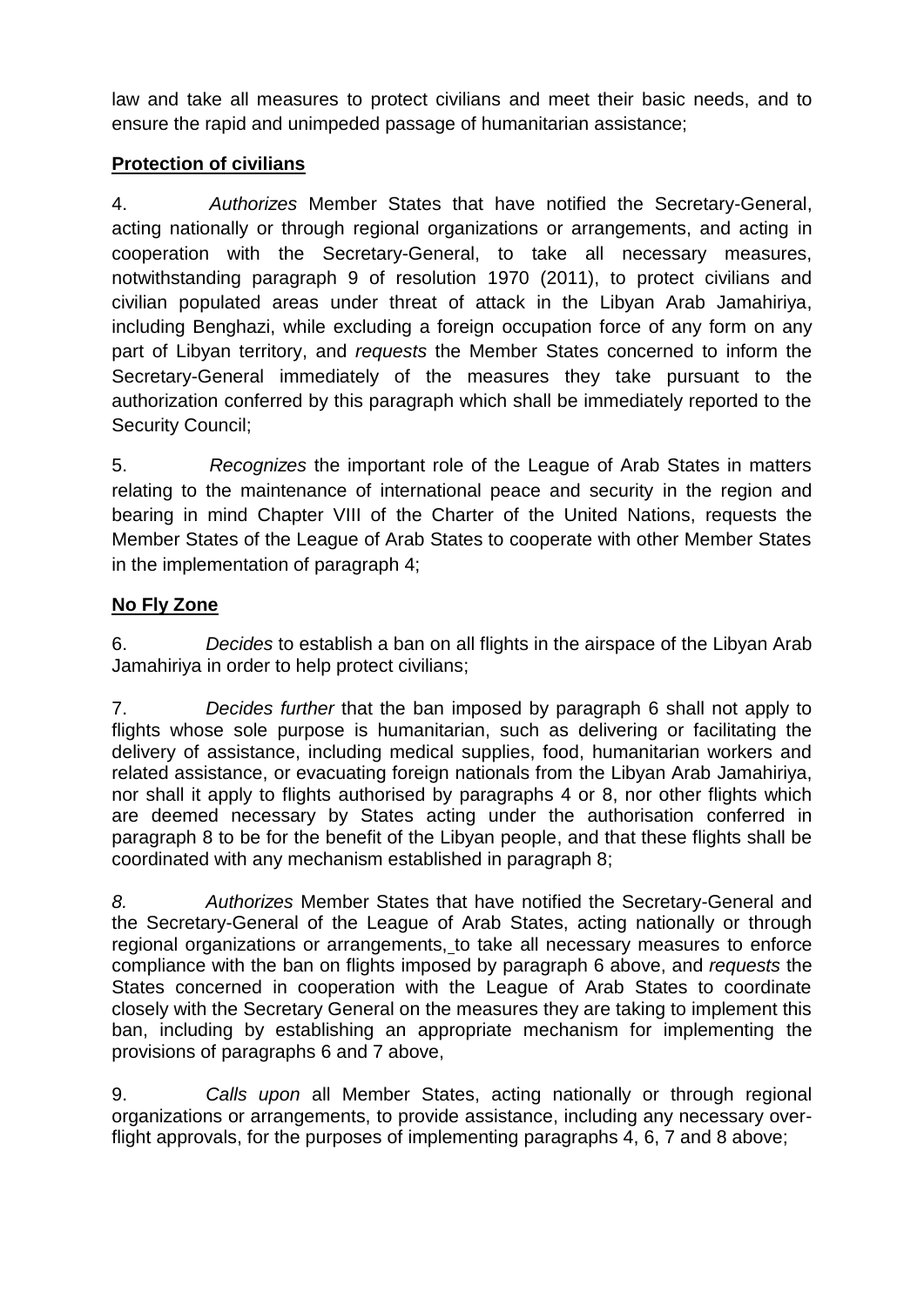10. *Requests* the Member States concerned to coordinate closely with each other and the Secretary-General on the measures they are taking to implement paragraphs 4, 6, 7 and 8 above, including practical measures for the monitoring and approval of authorised humanitarian or evacuation flights;

11. *Decides* that the Member States concerned shall inform the Secretary-General and the Secretary-General of the League of Arab States immediately of measures taken in exercise of the authority conferred by paragraph 8 above, including to supply a concept of operations;

12. *Requests* the Secretary-General to inform the Council immediately of any actions taken by the Member States concerned in exercise of the authority conferred by paragraph 8 above and to report to the Council within 7 days and every month thereafter on the implementation of this resolution, including information on any violations of the flight ban imposed by paragraph 6 above ;

### **Enforcement of the arms embargo**

*13. Decides that* paragraph 11 of resolution 1970 (2011) shall be replaced by the following paragraph *: "*Calls upon all Member States, in particular States of the region, acting nationally or through regional organisations or arrangements, in order to ensure strict implementation of the arms embargo established by paragraphs 9 and 10 of resolution 1970 (2011), to inspect in their territory, including seaports and airports, and on the high seas, vessels and aircraft bound to or from the Libyan Arab Jamahiriya, if the State concerned has information that provides reasonable grounds to believe that the cargo contains items the supply, sale, transfer or export of which is prohibited by paragraphs 9 or 10 of resolution 1970 (2011) as modified by this resolution, including the supply of armed mercenary personnel, *calls upon all* flag States of such vessels and aircraft to cooperate with such inspections and a*uthorises* Member States to use all measures commensurate to the specific circumstances to carry out such inspections";

*14. Requests* Member States which are taking action under paragraph 13 above on the high seas to coordinate closely with each other and the Secretary-General and f*urther requests* the States concerned to inform the Secretary-General and the Committee established pursuant to paragraph 24 of resolution 1970 (2011) ("the Committee") immediately of measures taken in the exercise of the authority conferred by paragraph 13 above;

*15. Requires* any Member State whether acting nationally or through regional organisations or arrangements, when it undertakes an inspection pursuant to paragraph 13 above, to submit promptly an initial written report to the Committee containing, in particular, explanation of the grounds for the inspection, the results of such inspection, and whether or not cooperation was provided, and, if prohibited items for transfer are found, further *requires* such Member States to submit to the Committee, at a later stage, a subsequent written report containing relevant details on the inspection, seizure, and disposal, and relevant details of the transfer, including a description of the items, their origin and intended destination, if this information is not in the initial report;

*16. Deplores* the continuing flows of mercenaries into the Libyan Arab Jamahiriya and *calls upon* all Member States to comply strictly with their obligations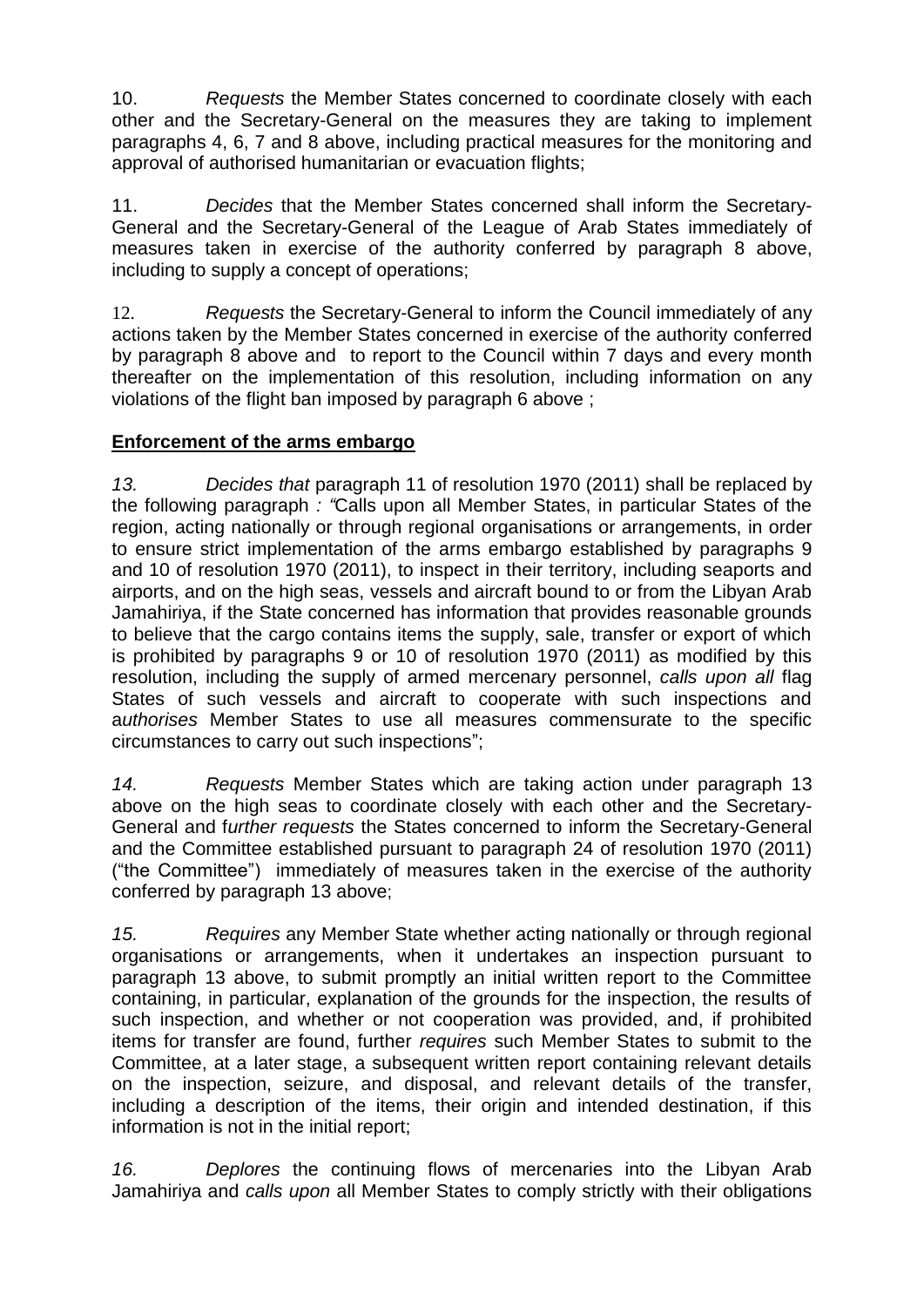under paragraph 9 of resolution 1970 (2011) to prevent the supply of armed mercenary personnel to the Libyan Arab Jamahiriya;

### **Ban on flights**

*17. Decides* that all States shall deny permission to any aircraft registered in the Libyan Arab Jamahiriya or owned or operated by Libyan nationals or companies to take off from, land in or overfly their territory unless the particular flight has been approved in advance by the Committee, or in the case of an emergency landing;

18. *Decides that* all States shall deny permission to any aircraft to take off from, land in or overfly their territory, if they have information that provides reasonable grounds to believe that the aircraft contains items the supply, sale, transfer, or export of which is prohibited by paragraphs 9 and 10 of resolution 1970 (2011) as modified by this resolution, including the provision of armed mercenary personnel, except in the case of an emergency landing;

### **Asset freeze**

19. *Decides* that the asset freeze imposed by paragraph 17, 19, 20 and 21 of resolution 1970 (2011) shall apply to all funds, other financial assets and economic resources which are on their territories, which are owned or controlled, directly or indirectly, by the Libyan authorities, as designated by the Committee, or by individuals or entities acting on their behalf or at their direction, or by entities owned or controlled by them, as designated by the Committee, and *decides further* that all States shall ensure that any funds, financial assets or economic resources are prevented from being made available by their nationals or by any individuals or entities within their territories, to or for the benefit of the Libyan authorities, as designated by the Committee, or individuals or entities acting on their behalf or at their direction, or entities owned or controlled by them, as designated by the Committee, and directs the Committee to designate such Libyan authorities, individuals or entities within 30 days of the date of the adoption of this resolution and as appropriate thereafter;

20. Affirms its determination to ensure that assets frozen pursuant to paragraph 17 of resolution 1970 (2011) shall, at a later stage, as soon as possible be made available to and for the benefit of the Libyan Arab Jamahiriya;

21. *Decides* that all States shall require their nationals, persons subject to their jurisdiction and firms incorporated in their territory or subject to their jurisdiction to exercise vigilance when doing business with entities incorporated in the Libyan Arab Jamahiriya or subject to its jurisdiction, and any individuals or entities acting on their behalf or at their direction, and entities owned or controlled by them, if the States have information that provides reasonable grounds to believe that such business could contribute to violence and use of force against civilians;

### **Designations**

*22. Decides* that the individuals listed in Annex I shall be subject to the travel restrictions imposed in paragraphs 15 and 16 of resolution 1970 (2011), and *decides*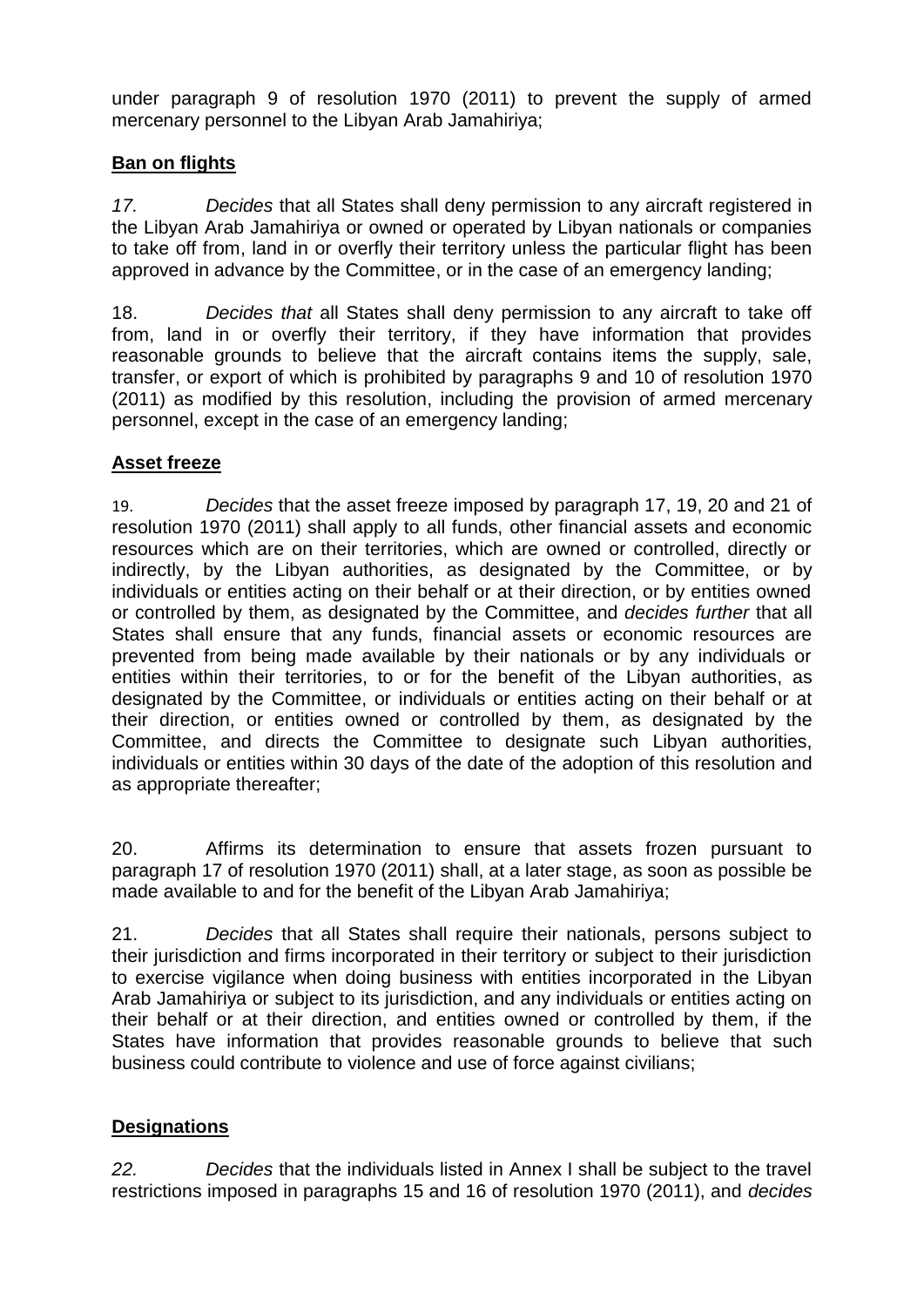further that the individuals and entities listed in Annex II shall be subject to the asset freeze imposed in paragraphs 17, 19, 20 and 21 of resolution 1970 (2011);

*23. Decides* that the measures specified in paragraphs 15 and 17 of resolution 1970 (2011) shall apply also to individuals and entities determined by the Council or the Committee to have violated the provisions of resolution 1970 (2011), particularly paragraphs 9 and 10 thereof, or to have assisted others in doing so;

### **Panel of Experts**

24. *Requests* the Secretary-General to create for an initial period of one year, in consultation with the Committee, a group of up to eight experts ("Panel of Experts"), under the direction of the Committee to carry out the following tasks:

(a) assist the Committee in carrying out its mandate as specified in paragraph 24 of resolution 1970 (2011) and this resolution;

(b) gather, examine and analyse information from States, relevant United Nations bodies, regional organisations and other interested parties regarding the implementation of the measures decided in resolution 1970 (2011) and this resolution, in particular incidents of non-compliance;

(c) make recommendations on actions the Council, or the Committee or State, may consider to improve implementation of the relevant measures;

(d) provide to the Council an interim report on its work no later than [90 days] after the Panel's appointment, and a final report to the Council no later than [30 days] prior to the termination of its mandate with its findings and recommendations;

*25. Urges* all States, relevant United Nations bodies and other interested parties, to cooperate fully with the Committee and the Panel of Experts, in particular by supplying any information at their disposal on the implementation of the measures decided in resolution 1970 (2011) and this resolution, in particular incidents of noncompliance;

26. *Decides* that the mandate of the Committee as set out in paragraph 24 of resolution 1970 (2011) shall also apply to the measures decided in this resolution;

27. *Decides* that all States, including the Libyan Arab Jamahiriya, shall take the necessary measures to ensure that no claim shall lie at the instance of the Libyan authorities, or of any person or body in the Libyan Arab Jamahiriya, or of any person claiming through or for the benefit of any such person or body, in connection with any contract or other transaction where its performance was affected by reason of the measures taken by the Security Council in resolution 1970 (2011), this resolution and related resolutions;

*28. Reaffirms* its intention to keep the actions of the Libyan authorities under continuous review and underlines its readiness to review at any time the measures imposed by this resolution and resolution 1970 (2011), including by strengthening, suspending or lifting those measures, as appropriate, based on compliance by the Libyan authorities with this resolution and resolution 1970 (2011).